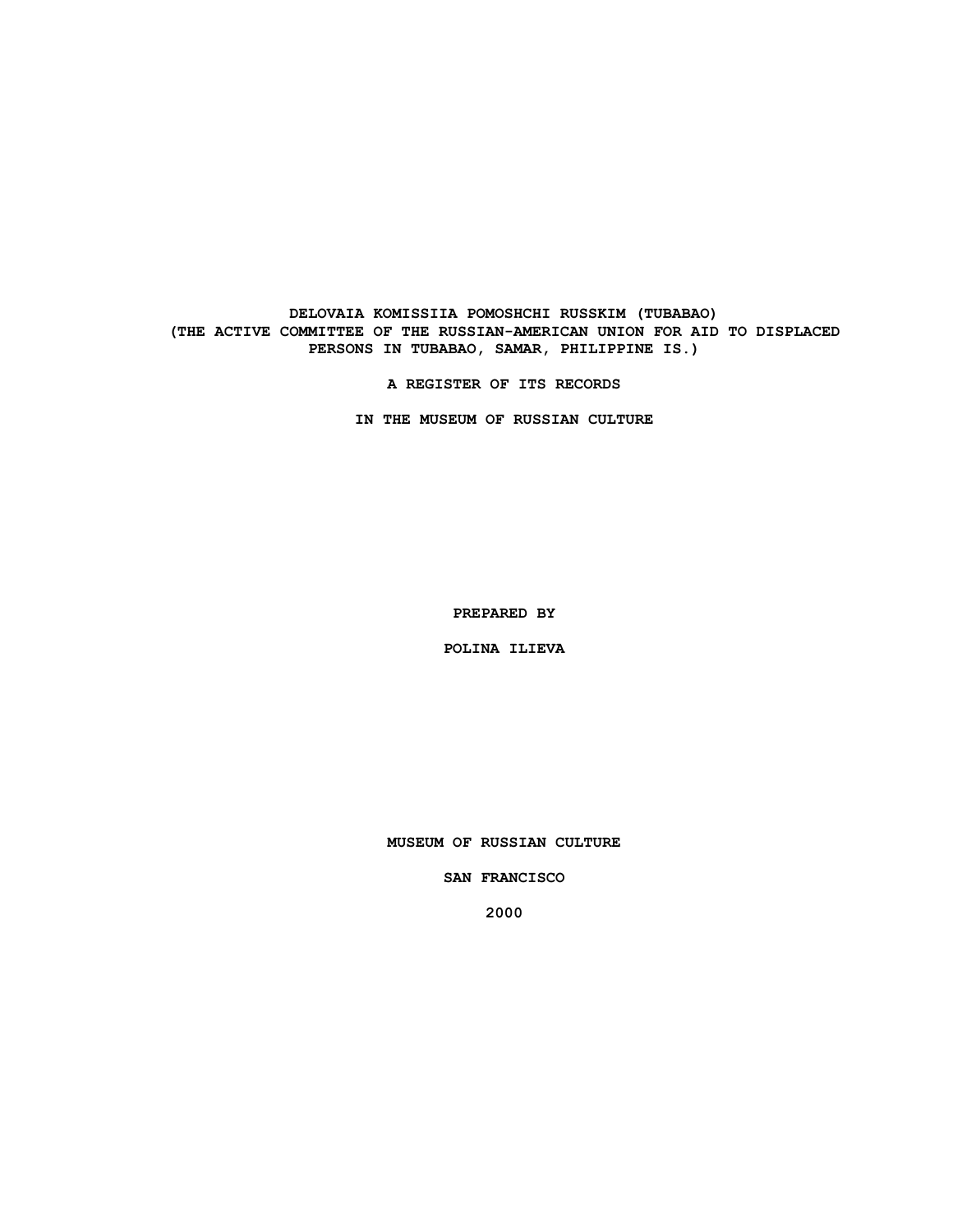### **SCOPE AND CONTENT NOTE**

#### **DELOVAIA KOMISSIIA POMOSHCHI RUSSKIM (TUBABAO) RECORDS**

**This collection consists of the records of the Delovaia Komissiia Pomoshchi Russkim (Tubabao), that was originally called Delovaia Komissiia Pomoshchi Tubabaovtsam pri Russko-Americanskom Soiuze Pomoshchi i Zashchity Russikih vne SSSR, an organization whose primary purpose was to assist in the emigration to the United States of Russian refugees who were evacuated from Shanghai to Tubabao camp in the Philippines in 1949. The records include a large number of photographs and negatives depicting daily life in the Tubabao camp, as well as issues of newspapers published by displaced persons in the camp.**

**Detailed processing and preservation microfilming for these materials were made possible by a generous grant from the National Endowment for the Humanities and by matching funds from the Hoover Institution and Museum of Russian Culture. The grant also provides depositing a microfilm copy in the Hoover Institution Archives. The original materials and copyright to them (with some exceptions) are the property of the Museum of Russian Culture, San Francisco. A transfer table indicating corresponding box and reel numbers is appended to this register.**

**The Hoover Institution assumes all responsibility for notifying users that they must comply with the copyright law of the United States (Title 17 United States Code) and Hoover Rules for the Use and Reproduction of Archival Materials.**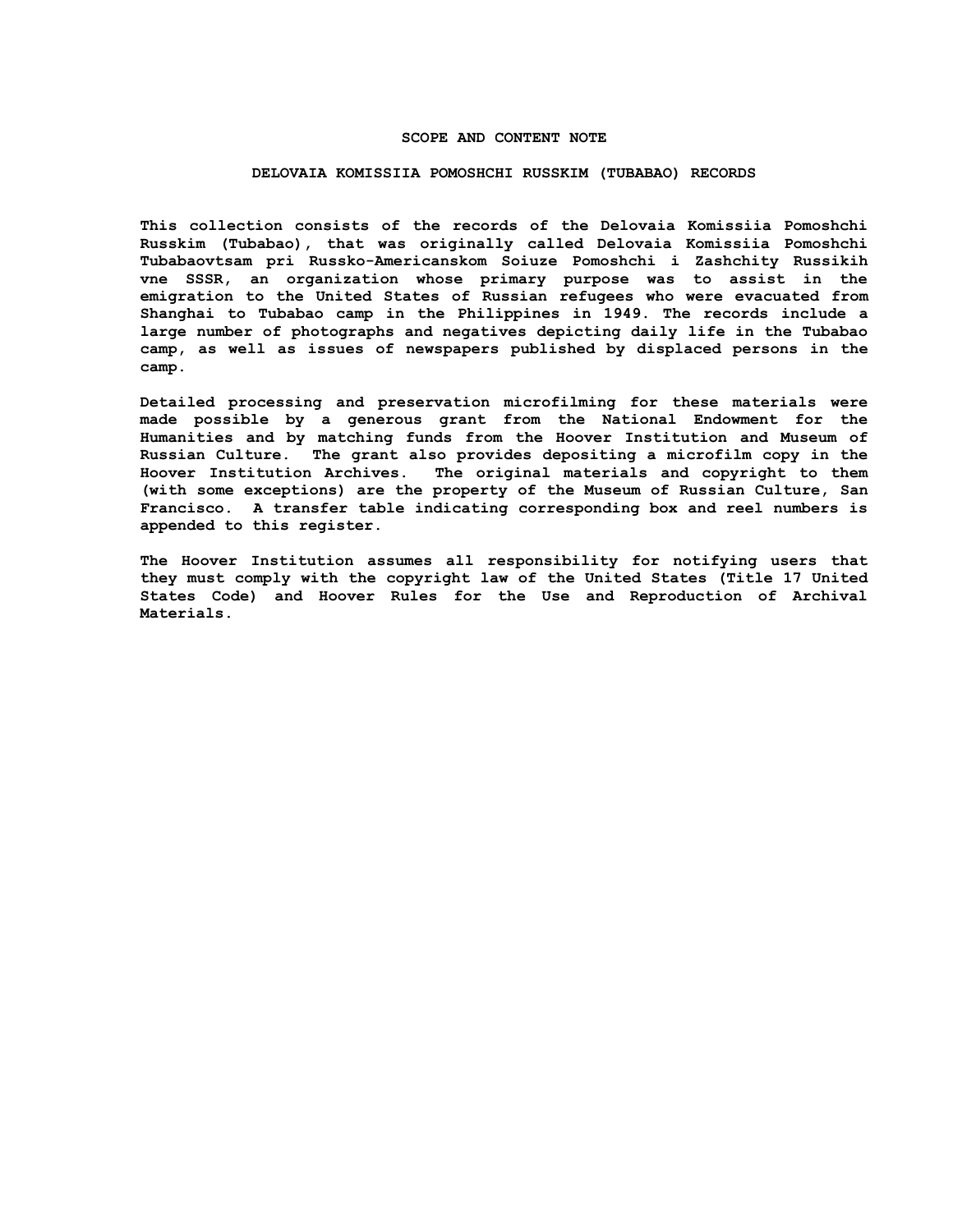## **REGISTER**

# **DELOVAIA KOMISSIIA POMOSHCHI RUSSKIM (TUBABAO) RECORDS**

**SERIES DESCRIPTION:**

| Box Nos | Series                                                                                                                                                                                       |
|---------|----------------------------------------------------------------------------------------------------------------------------------------------------------------------------------------------|
| $1 - 6$ | OFFICE FILE, 1948-1966. Clippings, correspondence,<br>financial records, lists, minutes of meetings, scrapbook,<br>newspapers, and subject file, arranged alphabetically by<br>physical form |
| $7 - 8$ | PHOTOGRAPHS, 1949-1953. Prints and negatives depicting                                                                                                                                       |

**daily life in the Tubabao camp**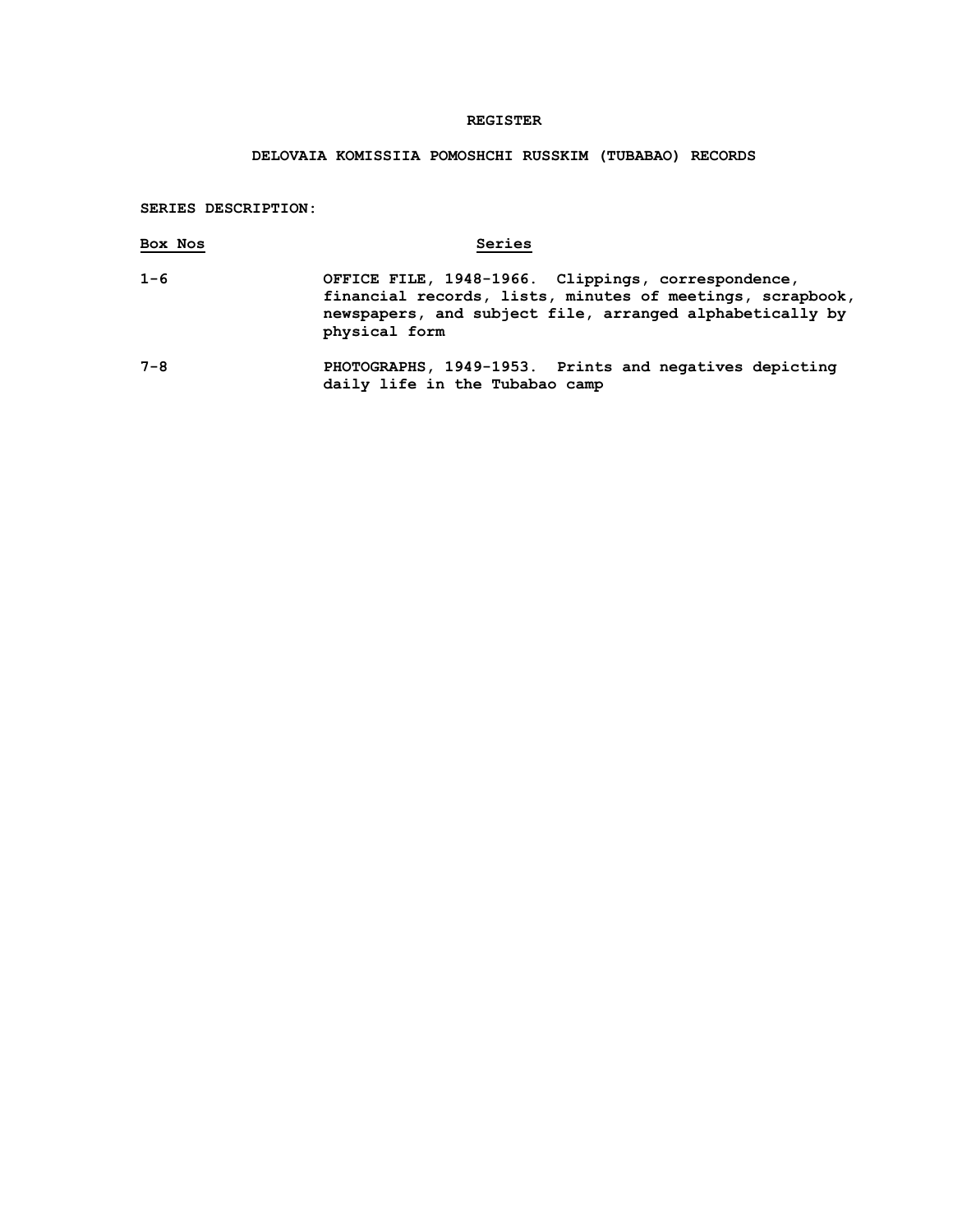|    | Box Folder     |                                                          |
|----|----------------|----------------------------------------------------------|
|    | Nos Nos        | Contents                                                 |
| 1. |                | OFFICE FILE, 1948-1966                                   |
|    | 1              | General                                                  |
|    | $\overline{2}$ | Clippings, 1948-1964. Includes articles about the        |
|    |                | Tubabao camp, Russian refugees, and the Delovaia         |
|    |                | Komissiia's activities                                   |
|    |                | Correspondence, 1948-1965                                |
|    | 3              | General                                                  |
|    | 4              | Ioann, Archbishop of Shanghai, 1952-1953.                |
|    |                | Includes proclamations                                   |
|    | 5              | Lenkoff, Alexander, 1952-1953                            |
|    | 6              | Modest, Ieromonakh, 1951-1954                            |
|    |                |                                                          |
| 2. |                | Financial records                                        |
|    | 1              | Accounts receivable book, 1951-1954                      |
|    | $\mathbf{2}$   | Checkbook, 1951-1961                                     |
|    | 3              | Correspondence with debtors, 1951-1958                   |
|    | 4              | Financial reports, 1951-1957                             |
|    | 5              | IOUs, 1951-1954                                          |
| 3. | 1              |                                                          |
|    | $\overline{2}$ | Ledger, 1954-1957<br>Liquidation documents, 1961-1966    |
|    | 3              | List of debtors                                          |
|    |                |                                                          |
|    |                | Loan requests                                            |
|    | 4<br>5         | 1950-1951<br>1952-1955                                   |
|    | 6              | Mathew P. Gromoff's financial documents                  |
|    |                |                                                          |
| 4. | 1              | Receipt book, 1952-1955                                  |
|    |                | Receipts                                                 |
|    | $\mathbf{2}$   | 1950-1958                                                |
|    | 3              | 1951, (hotels and lunches)                               |
|    | 4              | Saving account statements, 1951-1961                     |
|    |                | Lists                                                    |
|    | 5              | Members of the Delovaia Komissiia Pomoshchi              |
|    |                | Russkim (Tubabao), 1949-1958                             |
|    | 6              | Tubabao refugees, 1951                                   |
|    | 7              | Minutes of meetings, 1949-1965                           |
| 5. | 1              | Newspaper articles (drafts)                              |
|    |                | Newspapers published by refugees                         |
|    | $\mathbf{2}$   | Dreams come true, 1950, November                         |
|    | 3              | Ezhenedel'noe obozrenie, 1949-1950                       |
|    | 4              | K novoi zhizni/To New Life, 1951                         |
|    | 5              | Nash Golos, 1949                                         |
|    | $\bf 6$        | Nash Vestnik/Our Herald, 1951                            |
|    | 7              | Tubabao znaet, 1949                                      |
|    | 8              | Scrapbook, 1949-1952. Includes articles about Tubabao    |
|    |                | camp                                                     |
|    |                |                                                          |
| 6. |                | Subject file                                             |
|    | 1              | Concert-balls to benefit Tubabao refugees, 1949-<br>1951 |
|    | $\overline{2}$ | Displaced persons. Includes bulletins, circulars,        |
|    |                | memoranda, and other matter                              |